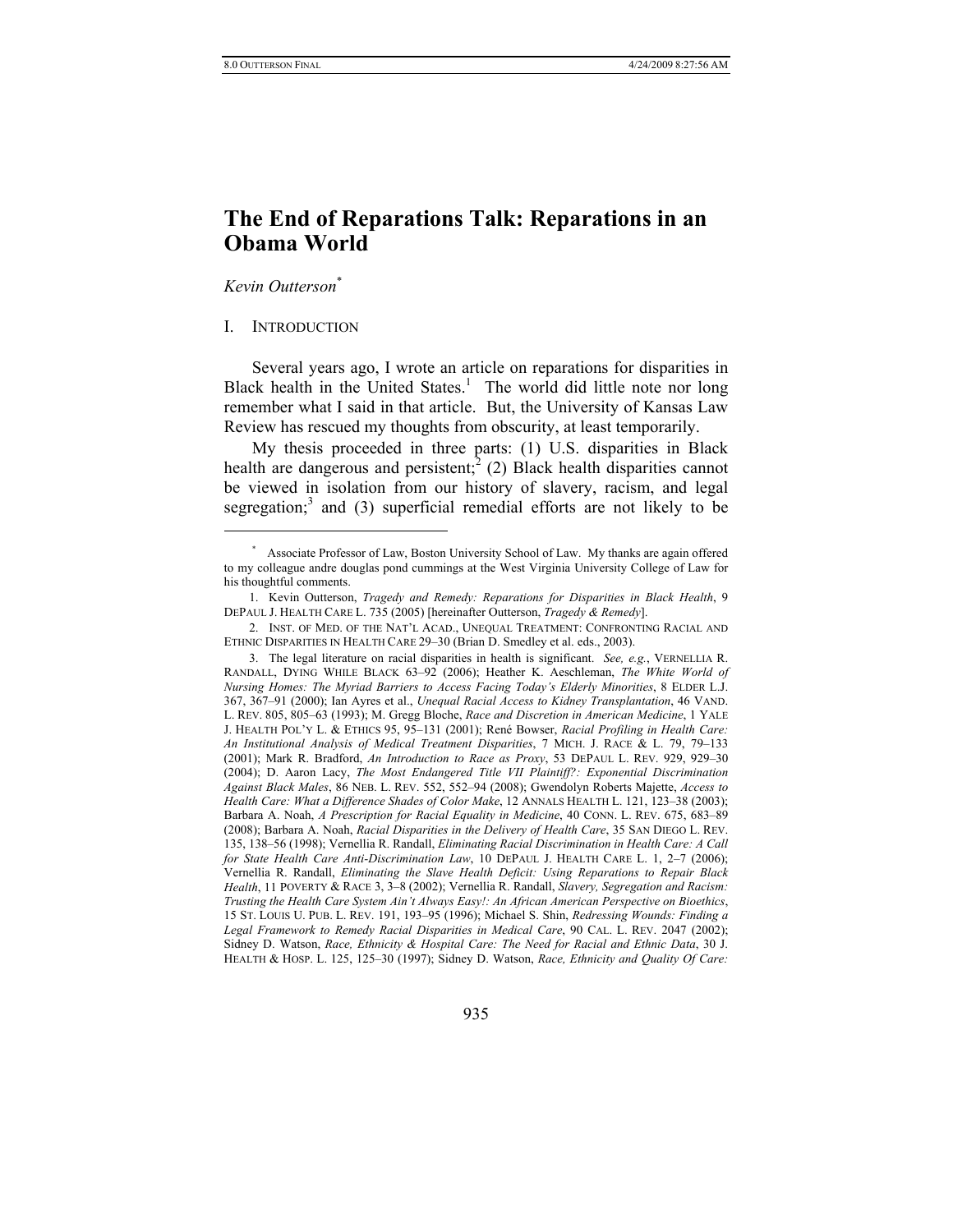effective. Only the last point is truly controversial, particularly if the remedy is couched in the language of reparations.

In this Article, I bring my arguments forward to the present day. I wish the medical news was more positive. The statistics about Black health disparities show no improvement. The caustic history of slavery, racism, and segregation has not been undone. Fundamental changes are still necessary to repair deficits in Black health. President Barack Obama's election, however, has changed the relevance of reparations as a political tool for making these changes. We elected a Black man as President of the United States and he refuses to apply reparations talk to social programs focusing on disadvantaged community uplift. President Obama strikes broader themes, bypassing slavery reparations. More to the point, Obama's agenda holds real promise for addressing inequalities and disparities, especially in health care. At this point, perhaps Black Americans should focus on Obama's plans and let reparations rest as a political agenda.

## II. DISPARITIES IN BLACK HEALTH IN THE AMERICAN CONTEXT

Racial disparities in health are not a recent phenomenon. The historical record of disparity is alarmingly longitudinal:

For as long as records have been kept, studies have reported racial differences in health care access and health status in the United States.

. . . .

l

 Disparities in Black health have been studied to death, while the patients continue to die. Still more studies and reports are in the pipeline. The Tragedy of American health care is that while disparities in Black health are not new, they remain newsworthy, persisting for centuries right up to the present day.<sup>4</sup>

*Inequalities and Incentives*, 27 AM. J.L. & MED. 203 (2001); Ruqaiijah Yearby, *Striving for Equality, But Settling for the Status Quo in Health Care: Is Title VI More Illusory Than Real?*, 59 RUTGERS L. REV. 429 (2007). Additionally, several journals have published symposia on racial disparities in health. *See* Symposium, *Disentangling Fact From Fiction: The Reality of Unequal Health Care Treatment*, 9 DEPAUL J. HEALTH CARE L. 1 (2005) [hereinafter Symposium, *Disentangling Fact From Fiction*]; Symposium, *Inequalities in Health Care*, 29 AM. J.L. & MED. 151 (2003); Symposium, *Unequal Treatment: Racial and Ethnic Disparities in Health Care*, 48 ST. LOUIS L.J. 1 (2003).

 <sup>4.</sup> Outterson, *Tragedy & Remedy*, *supra* note 1, at 738, 740 (citations omitted).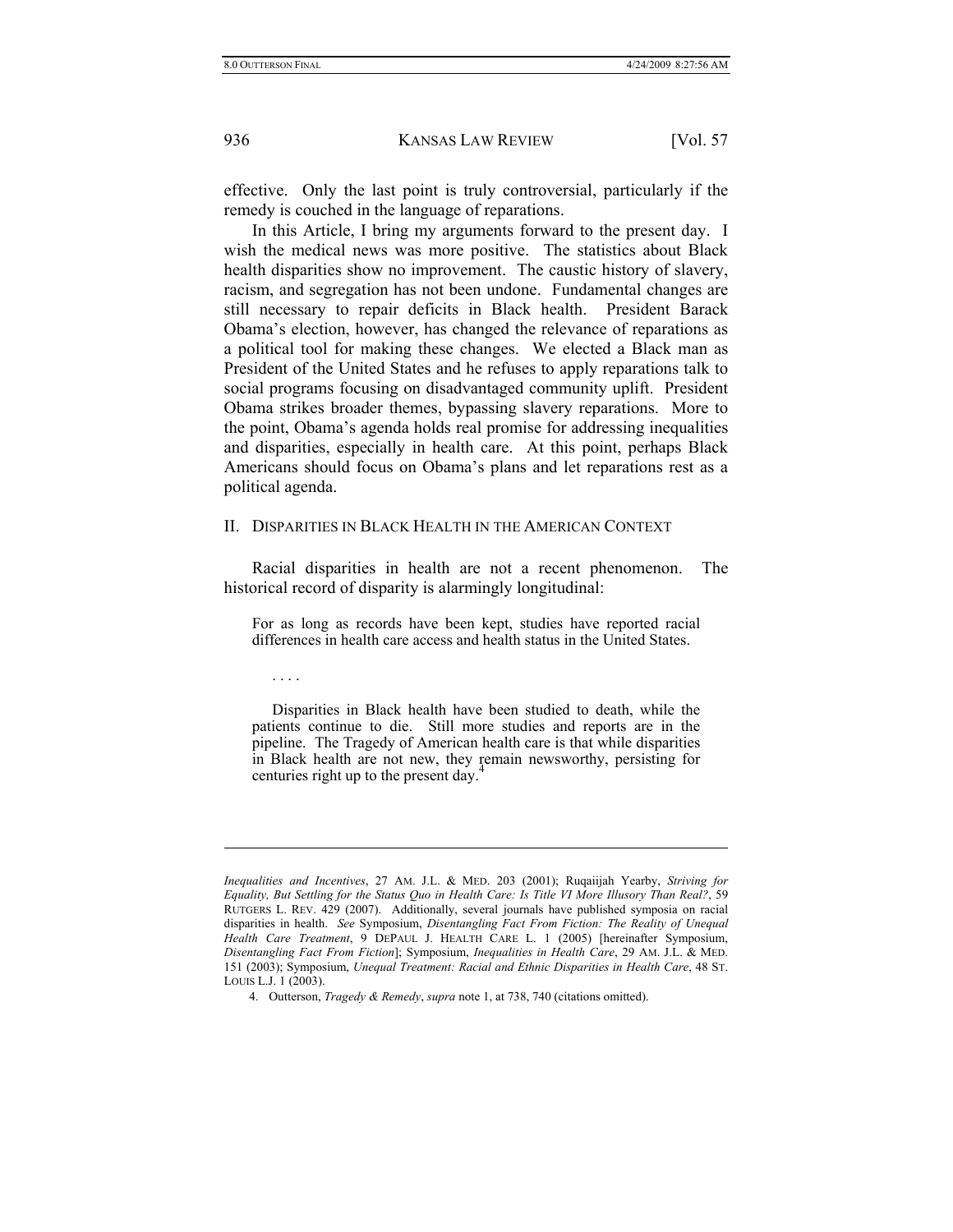The statistics are grim. Black health disparities are both physical and philosophical. They are clearly dangerous to human life:

Black mortality rates are significantly higher than white rates in seven of the ten leading causes of death, resulting in more than 73,000 excess Black deaths per year. If being Black was a separate cause of death, it would rank sixth in the United States. . . . Black infant mortality in the United States is more than triple the European rate, and significantly higher than infant mortality in countries like Bulgaria, Costa Rica, Estonia, Greece, South Korea, Lithuania, and Oman, among many others. Black men's life expectancy at birth (LEAB) is currently 5.7 years less than white men's; the female disparity is 4.3 years. If a white male student were to agree to become Black, almost six years of life would be forfeited.... Even as general population health improves, most Black health disparities remain, especially for men. While gaps in health care access narrowed in the period 1968–1978, during the expansion of Medicare and Medicaid, the gaps in [LEAB] have not narrowed appreciably over the last century.... For Black men, the disparity in LEAB is even greater . . . much of the gains in Black health have been among women. At current rates of change, these disparities may persist for many generations, even as absolute health improves for most groups. Nor is the situation likely to improve in the near term. For American children born in 2100, the US Census Bureau projects female LEAB to exceed 91 years for women and 87 years for men. The US Census Bureau blatantly assumes that Black LEAB will improve by 2100, converging almost entirely with white LEAB. This assumption is made without any externally validating data. But even under this wildly optimistic and ahistorical assumption, Black health disparities will outlast every law professor teaching today.

Each year, the federal government collects the latest research and publishes it in the *National Healthcare Disparities Report* (NHDR). Each NHDR sounds some optimistic notes, but when one has read the similar reports stretching back decades, something more substantial is required for well-founded optimism. The 2007 NHDR searched in vain for evidence of consistent progress: "[t]he 2007 NHDR finds that, across all core measures and for all priority groups, the number of measures of quality and access where disparities exist grew larger between 2000– 2001 and 2004–2005."6

Some scholars approach disparities in Black health as if the problem was novel, or recently discovered. Nothing could be further from the

 <sup>5.</sup> *Id.* at 741–44 (citations omitted).

 <sup>6.</sup> U.S. DEPT. OF HEALTH & HUM. SERVS., AGENCY FOR HEALTHCARE RES. AND QUALITY, KEY THEMES AND HIGHLIGHTS FROM THE NAT'L HEALTHCARE DISPARITIES REP., 2007, http://www.ahrq.gov/qual/nhdr07/Key.htm (last visited Feb. 23, 2009).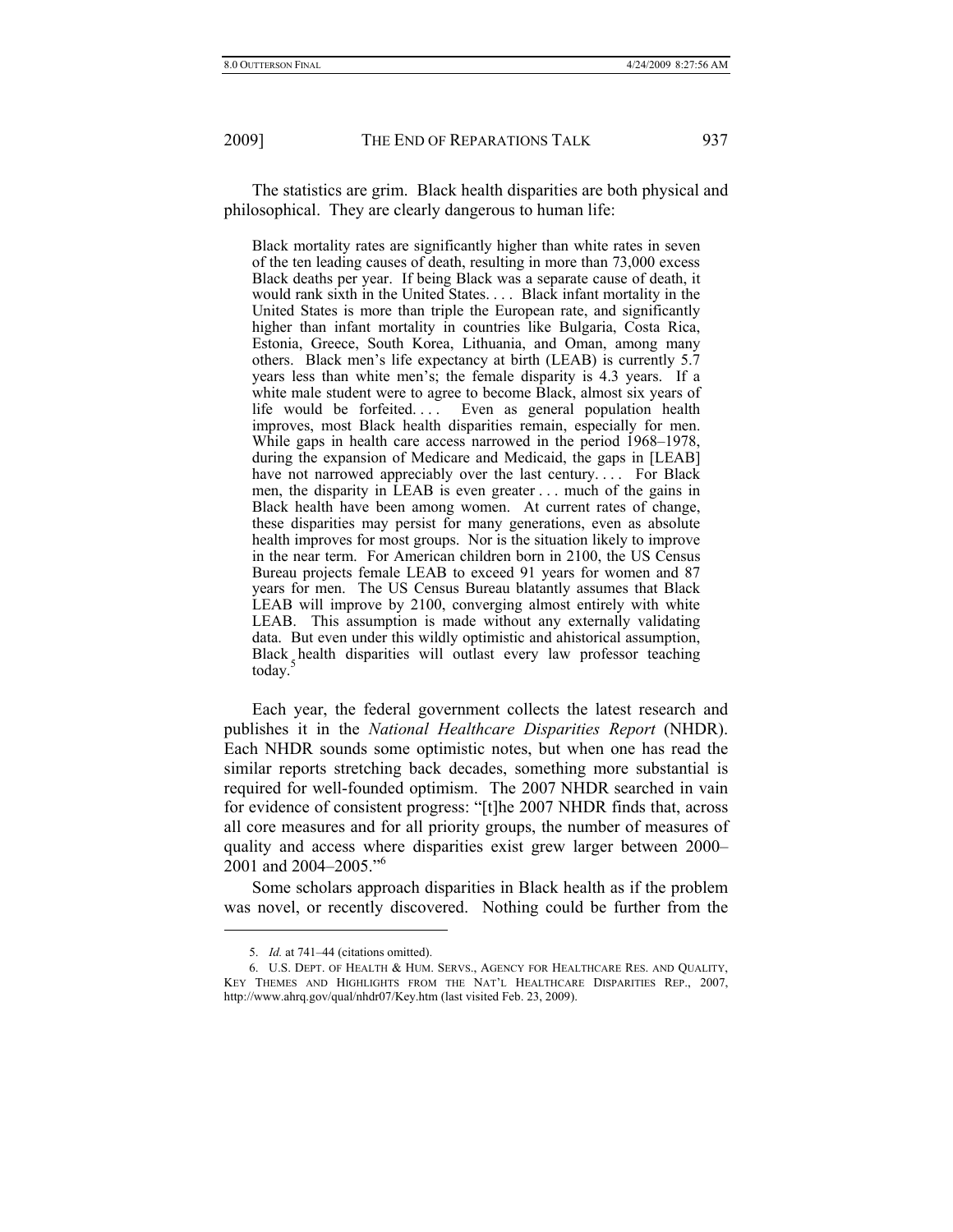truth. Disparities in Black health are rooted in historical tragedy: the American experience of slavery, racism, Jim Crow segregation, and their legacies.<sup>7</sup> These events were not superficial wounds to the body politic. Discrimination against Blacks has been a prominent and persistent feature of American life from the earliest days of English settlement until our present era. Slavery may be gone, but racism and legal segregation is not a phantom from the dim mists of history. We are not talking about a handful of frail veterans who faintly remember the Great War. Legal segregation was laid to rest during my lifetime and the lifetimes of more than one hundred million of my fellow citizens. This tragedy is deep and fresh, ancient and ongoing.

### III. THE ROLE OF REPARATIONS FOR BLACK HEALTH DISPARITIES

Four years ago, I questioned whether superficial remedies would be up to the task for so grave a condition:

Any attempt to remedy health disparities cannot be limited to mere legal fictions of equality; Title VI has been ineffective in reducing disparities in Black health. Token efforts will always be confronted with the troublesome facts of 73,000 excess Black deaths per year and the continuing gap in Black life expectancies. One example of a token effort which does not affect the underlying social structures is Virginia's recently-announced plan to offer reparations for racial exclusion in education in the years following *Brown v. Board of Education* by offering college scholarships to the individuals (now in their 50s and 60s) who were denied access to education more than four decades ago. While apologies and scholarships are certainly appropriate, the scholarships are not nearly as useful near the end of life as they would have been at age 20. Perhaps the scholarships should be offered to the grandchildren. Better yet, everyone should receive an excellent education. Rough justice is preferable to injustice.<sup>8</sup>

The Black health experience during the intervening years has not changed my opinion of the gravity of the situation. The most recent statistics do not portend a speedy end to Black health disparities. One is hard-pressed to find substantial gains since 2004.<sup>9</sup> The long-term data are quite striking, with racial disparities surviving even major reforms such as Social Security, Medicare, Medicaid, the Civil Rights Act, the

 <sup>7.</sup> Perhaps I should choose a different word. Legacies are generally understood as positive assets passed on to your descendants. Pathologies would be more descriptive here.

 <sup>8.</sup> Outterson, *Tragedy & Remedy*, *supra* note 1, at 779 (citations omitted).

<sup>9.</sup> *See supra* note 6 and accompanying text.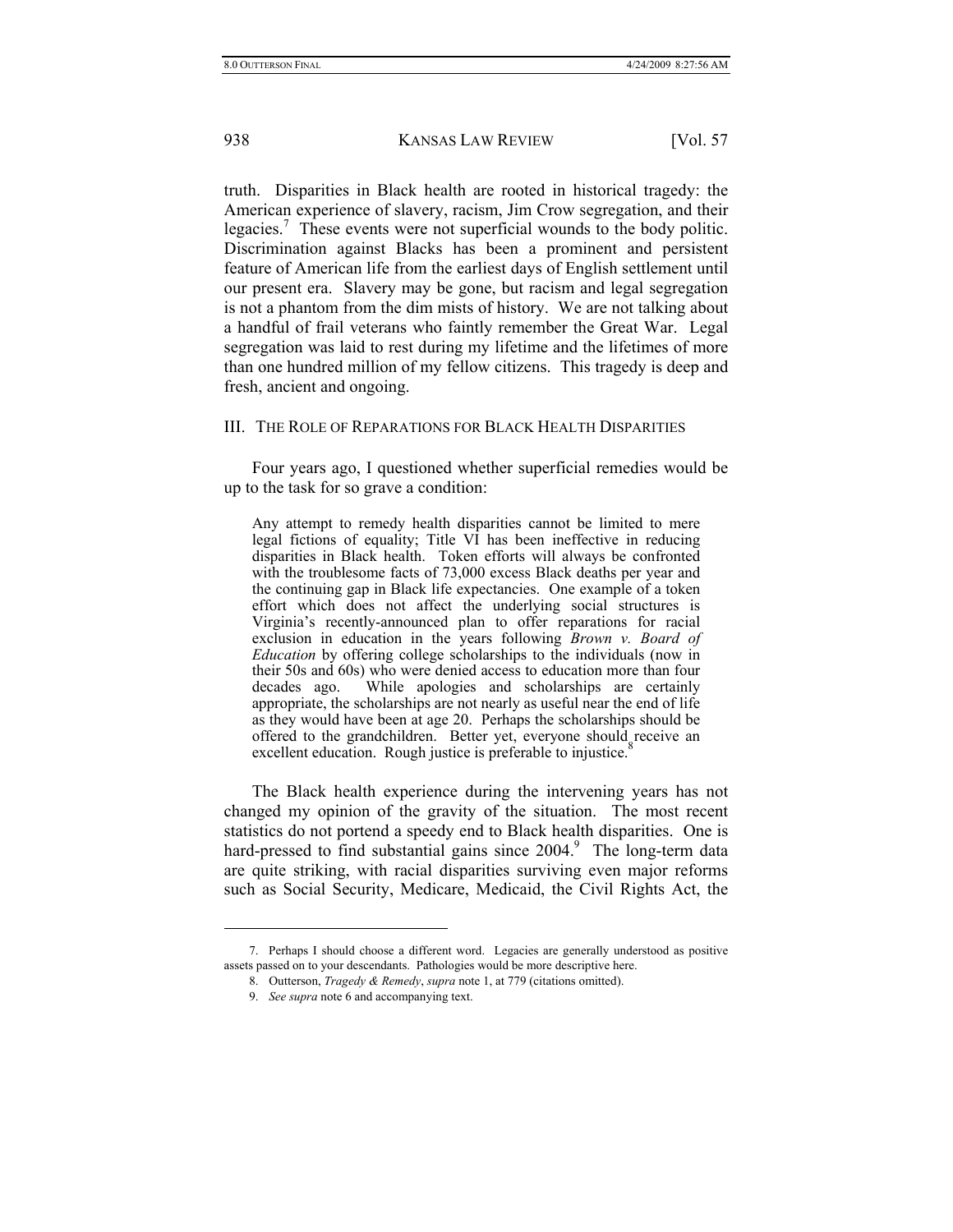Voting Rights Act, and SCHIP.<sup>10</sup> Our experience over the last century suggests that even substantial reforms are not guaranteed success.





Figure 1 tells a story of vast improvements in health over the past century, but also shows persistent disparity between Black and white, male and female. The gaps on this chart represent millions of excess deaths in the twentieth century alone. Of particular note are the relatively stronger gains by Black women, whose life expectancies now exceed white men. Whatever factors have been at work, Black men most acutely felt the negative impact.

Some researchers note that the absolute gap between Black and white life expectancy has narrowed in recent decades, $12$  but the focus on absolute gains can be misleading. As a species, we may be reaching the top of the life expectancy curve. In the twentieth century we enjoyed unprecedented gains in U.S. life expectancy, but most experts do not expect the same in the twenty-first century.<sup>13</sup> Medical technology and

<sup>10.</sup> *See infra* Figure 1.

 <sup>11.</sup> ELIZABETH ARIAS ET AL., *U.S. Decennial Life Tables for 1999–2001, United States Life Tables*, 57 NAT'L VITAL STAT. REP. 1, 32 tbl.12 (Aug. 5, 2008), *available at* http://www.cdc.gov/ nchs/data/nvsr/nvsr57/nvsr57\_01.pdf [hereinafter NVSR 1]; ELIZABETH ARIAS, *United States Life Tables, 2004*, 56 NAT'L VITAL STAT. REP. 1, 3 tbl.A (Dec. 28, 2007), *available at* http://www.cdc.gov/nchs/data/nvsr/nvsr56/nvsr56\_09.pdf. As of February 2009, the latest available NVSR LEAB data is from 2004.

 <sup>12.</sup> Sam Harper et al., *Trends in the Black-White Life Expectancy Gap in the United States, 1983–2003*, 297 J. AM. MED. ASS'N 1224, 1224 (2007).

<sup>13.</sup> *Id.* at 1229 fig.2.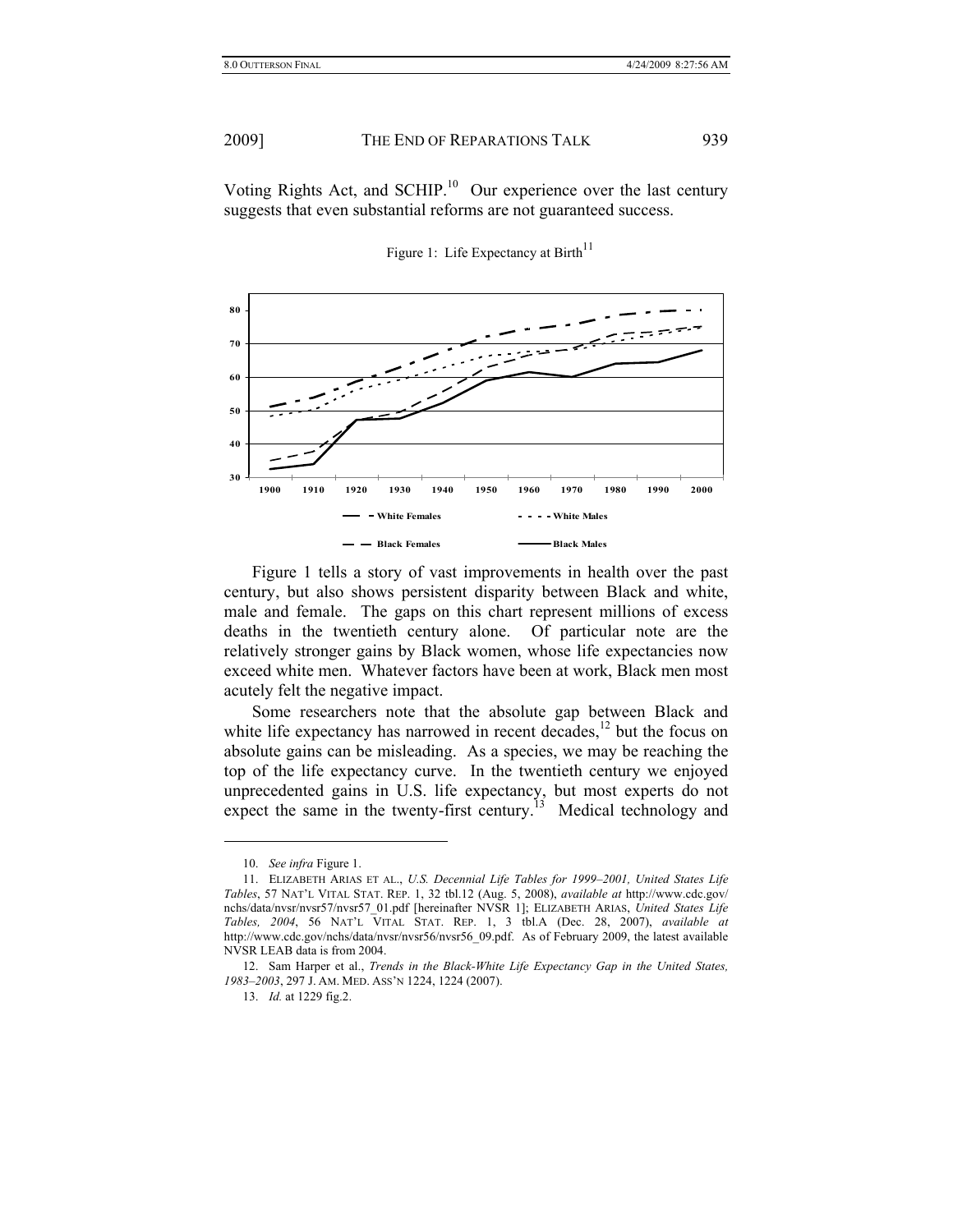public health efforts will be hard-pressed to raise white life expectancies in the United States by another fifty percent in the next century. Matching the record of the prior century on even an absolute gain basis would still require about three decades of improvement, pushing the average human lifespan towards 120 years by the end of the twenty-first century. Figure 1 demonstrates that the rate of increase has slowed, creating statistical compression. The leading contributors to current racial disparities in health are heart disease, cancers, and infections;<sup>14</sup> the disparities are becoming particularly concentrated in the older populations.15

If one focuses on the absolute Black-white gap in life expectancy, statistical compression could be interpreted as an optimistic note. From a different perspective, the situation is less sanguine. Consider another measure of progress: how long has it taken Black life expectancies to reach the same levels white men and women reached in previous years? For most of the past century, it has taken about a generation (27–40 years) for Black LEAB to reach white levels.<sup>16</sup> It is hard to discern a positive trend over time in Figure 2 below.

| Year of Birth | <b>Black</b><br>LEAB | Year Same LEAB Was First<br>Reached by Whites | Disparity in<br>Years |
|---------------|----------------------|-----------------------------------------------|-----------------------|
| 2004          | 73.1                 | 1975                                          | 29                    |
| 2000          | 71.7                 | 1970                                          | 30                    |
| 1990          | 69.1                 | 1950                                          | 40                    |
| 1980          | 68.1                 | 1949                                          | 31                    |
| 1970          | 64.1                 | 1933                                          | 37                    |
| 1960          | 63.6                 | 1933                                          | 27                    |
| 1950          | 60.8                 | 1921                                          | 29                    |
| 1940          | 53.1                 | 1912                                          | 28                    |
| 1930          | 48.1                 | 1901                                          | 29                    |

Figure 2: Black Disparity in Life Expectancy at Birth (LEAB)<sup>17</sup>

<sup>14.</sup> *Id.* at 1227 tbl.1.

<sup>15.</sup> *Id.* at 1228 tbl.2.

<sup>16.</sup> *See supra* Figure 1.

<sup>17.</sup> *See* NVSR 1, *supra* note 11, at tbl.7; ELIZABETH ARIAS, UNITED STATES LIFE TABLES, 2000, 51 NAT'L VITAL STAT. REP. 1, 33 tbl.12 (Dec. 19, 2002), *available at* http://mailer.fsu.edu /~tchapin/garnet-tchapin/urp5261/exercise/US Life Tables 2000.pdf. The author analyzed data from these tables to create Figure 2. The latest available data is from 2004. *See also* Rashi Fein, *An Economic and Social Profile of the Negro American*, 94 DAEDALUS 815 (1965) (providing similar time lag studies in LEAB, infant mortality rate, educational attainment, and other measures). Fein also notes that time lag studies understate the permanent disparity: "if the Negro in 1965 is where the white was in 1945, this does not mean that the Negro considers himself as well off as the white considered himself twenty years ago." *Id.* at 818.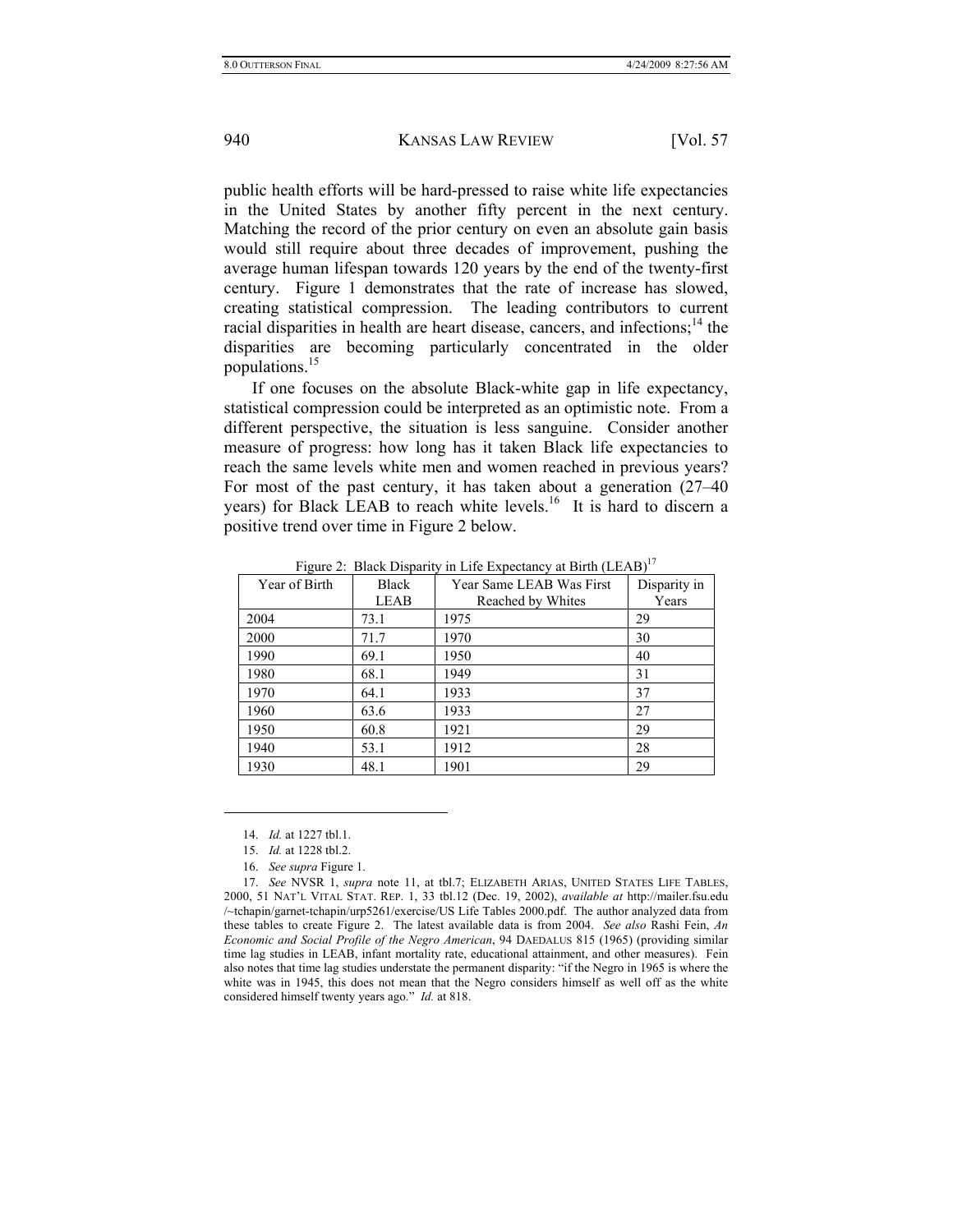$\overline{\phantom{a}}$ 

### 2009] THE END OF REPARATIONS TALK 941

This stagnation in Black health gains occurred despite significant Congressional attention<sup>18</sup> and substantial funding to address racial disparities in health under the Bush Administration. We now have an annual series of *National Healthcare Disparities Reports*, stretching back to 2003, with mountains of supporting data.<sup>19</sup> These efforts were not mere tokens, as in the Virginia offer of scholarships to the elderly,  $^{20}$  and yet they have been ineffective, at least over the short term.

Historical tragedies may call for historic remedies. Reparations offer an alternative to the status quo and incremental reforms. They hold the promise of a clean break with a shameful past and a costly catharsis before healing begins.<sup>21</sup> But, reparations bring their own baggage and limitations, which have been widely discussed in the legal literature.<sup>22</sup> The primary legal challenges are standing (who has the right to bring a suit on behalf of former slaves), $^{23}$  statutes of limitation (everyone

<sup>18.</sup> *See, e.g.*, William H. Frist, *Overcoming Disparities in U.S. Health Care*, 24

HEALTH AFF. 445 (2005) (United States Senate Majority Leader when he wrote the article); Edward M. Kennedy, *The Role of the Federal Government in Eliminating Health Disparities*, 24 HEALTH AFF. 452 (2005) (ranking minority member on the Senate Health, Education, Labor, and Pensions Committee when he wrote the article).

 <sup>19.</sup> U.S. DEP'T OF HEALTH & HUM. SERVS., NATIONAL HEALTHCARE DISPARITIES REPORTS (AHRQ Pub. No. 08-0041), *available at* http://www.ahrq.gov/qual/nhdr07/nhdr07.pdf.

 <sup>20.</sup> *See supra* text accompanying note 8.

<sup>21.</sup> *See* Maxine Burkett, *Reconciliation and Nonrepetition: A New Paradigm for African-American Reparations*, 86 OR. L. REV. 99 (2007) (aiming to shift the reparation discussion to one that focuses on the need for a movement centered on nonrepetition); W. Burlette Carter, *True Reparations*, 68 GEO. WASH. L. REV. 1021 (2000) (discussing the difficulties a politically-oriented economic reparations strategy presents); David Hall, *The Spirit of Reparation*, 24 B.C. THIRD WORLD L.J. 1 (2004) (exploring reparations for slavery from a spiritual perspective); Note, *Bridging the Color Line: The Power of African-American Reparations to Redirect America's Future*, 115 HARV. L. REV. 1689 (2002) (positing reparations not to compensate individual victims, but to repair whole communities).

<sup>22.</sup> *See, e.g.*, Richard A. Epstein, *The Case* Against *Black Reparations*, 84 B.U. L. REV. 1177, 1178–79 (2004) (explaining the "difficulties that have dogged the various claims for black reparations"); Jack Greenberg, *Reparations: Politically Inconceivable*, 29 T. JEFFERSON L. REV. 157, 159 (2007) (noting that payment of reparations "comes down not to who is right, but who pays and who receives"); Saul Levmore, *Changes, Anticipations, and Reparations*, 99 COLUM. L. REV. 1657, 1689 (1999) ("This association of reparations with finality may in fact reflect a deeper inclination to avoid collective payments whose legal and cultural change is still very much under way."); Eric A. Posner & Adrian Vermeule, *Reparations for Slavery and Other Historical Injustices*, 103 COLUM. L. REV. 689, 689 (2003) (noting that "the question of whether reparations should be paid turns crucially on choices about the form of payment, the identity of the beneficiaries, the identity" of the payers); Robert W. Tracinski, *America's "Field of the Blackbirds": How the Campaign for Reparations for Slavery Perpetuates Racism*, 3 J.L. SOC'Y 145, 146 (2002) (arguing reparations would "punish[] innocent people for a crime they did not commit [and] . . . perpetuate racial conflict"). For my own views, see Outterson, *Tragedy & Remedy*, *supra* note 1, at 778–85.

<sup>23.</sup> *See* Eric J. Miller, *Representing the Race: Standing to Sue in Reparations Lawsuits*, 20 HARV. BLACKLETTER L.J. 91 (2004). *See generally* Outterson, *Tragedy & Remedy*, *supra* note 1, at 781–84 (discussing the history of standing problems for reparations litigation). For discussion of reparations and class actions, see Bob Carlson, *Why Slavery Reparations are Good for Civil*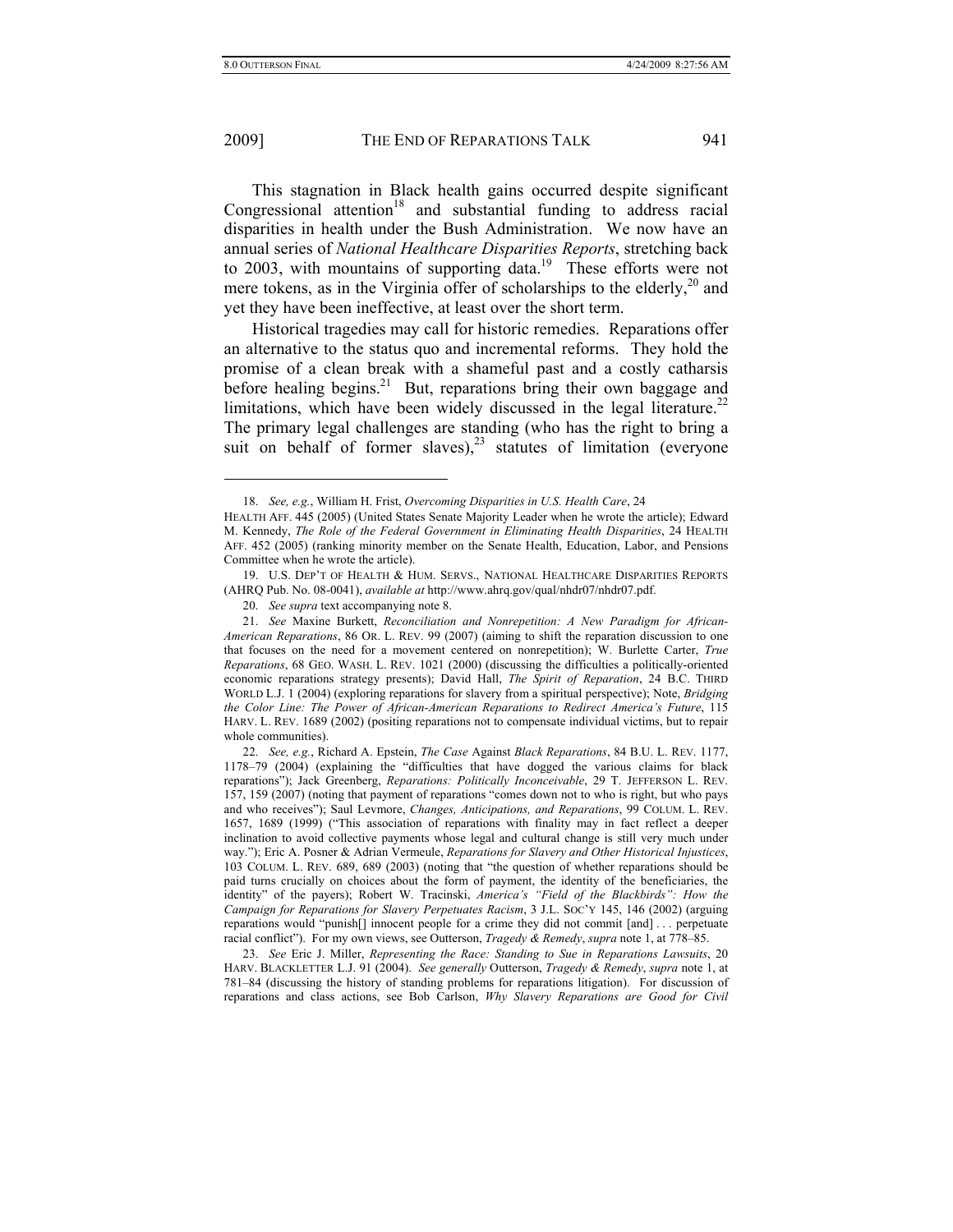1

942 KANSAS LAW REVIEW [Vol. 57

involved in slavery is long dead), $24$  causation (linking present conditions with historical injustices),  $25$  and sovereign immunity (many of the crimes were committed by the government, or with government sanction).<sup>26</sup> In response, many legal theories have been proposed to address one or more of these barriers. Some writers suggest torts<sup>27</sup> or unjust enrichment<sup>28</sup> as possible foundations for reparation claims. Others appeal to human rights norms in international law,<sup>29</sup> or U.S. Constitutional law<sup>30</sup> and civil

26. Outterson, *Tragedy & Remedy*, *supra* note 1, at 785.

27. *See, e.g.*, Alfred L. Brophy, *Reparations Talk: Reparations for Slavery and the Tort Law*, 24 B.C. THIRD WORLD L.J. 81 (2004); Ken Cooper-Stephenson, *Theoretical Underpinnings for Reparations: A Constitutional Tort Perspective*, 22 WINDSOR Y.B. ACCESS JUST. 3 (2003); James R. Hackney, Jr., *Ideological Conflict, African American Reparations, Tort Causation and the Case for Social Welfare Transformation*, 84 B.U. L. REV. 1193 (2004). *But see* Keith N. Hylton, *A Framework for Reparations Claims*, 24 B.C. THIRD WORLD L.J. 31 (2004) (distinguishing reparation claims into two categories: social welfare and justice, and evaluating tort barriers to social welfare reparations claims).

28. *See, e.g.*, Margalynne Armstrong, *Reparations Litigation: What About Unjust Enrichment?*, 81 OR. L. REV. 771 (2002); Dennis Klimchuk, *Unjust Enrichment and Reparations for Slavery*, 84 B.U. L. REV. 1257 (2004); Tara Kolar Ramchandani, *Judicial Recognition of the Harms of Slavery: Consumer Fraud as an Alternative to Reparations Litigation*, 42 HARV. C.R.-C.L. L. REV. 541 (2007); Emily Sherwin, *Reparations and Unjust Enrichment*, 84 B.U. L. REV. 1443 (2004).

29. *See, e.g.*, Michael F. Blevins, *Restorative Justice, Slavery, and the American Soul, A Policy-Oriented Intercultural Human Rights Approach to the Question of Reparations*, 31 T. MARSHALL L. REV. 253 (2006); Max du Plessis, *Reparations and International Law: How Are Reparations to be Determined (Past Wrong or Current Effects), Against Whom, and What Form Should They Take?*, 22 WINDSOR Y.B. ACCESS JUST. 41 (2003); Lisa Magarrell, *Reparations for Massive or Widespread Human Rights Violations: Sorting Out Claims for Reparations and the Struggle for Social Justice*, 22 WINDSOR Y.B. ACCESS JUST. 85 (2003); Note, *World Conference Against Racism: New Avenues for Slavery Reparations?*, 35 VAND. J. TRANSNAT'L L. 1235 (2002).

30. *See, e.g.*, Yanessa L. Barnard, *Better Late Than Never: A Takings Clause Solution to Reparations*, 12 WASH. & LEE J. CIV. RTS. & SOC. JUST. 109 (2005); Daniel A. Farber, *Backward-Looking Laws and Equal Protection: The Case of Black Reparations*, 74 FORDHAM L. REV. 2271 (2006); Edieth Y. Wu, *Reparations to African-Americans: The Only Remedy for the U.S. Government's Failure to Enforce the 13th, 14th, and 15th Amendments*, 3 CONN. PUB. INT. L.J. 403

*Procedure Class*, 47 ST. LOUIS U. L.J. 139 (2003); Ryan Fortson, *Correcting the Harms of Slavery: Collective Liability, the Limited Prospects of Success for a Class Action Suit for Slavery Reparations, and the Reconceptualization of White Racial Identity*, 6 AFR.-AM. L. & POL'Y REP. 71 (2004).

 <sup>24.</sup> Suzette M. Malveaux, *Statutes of Limitations: A Policy Analysis in the Context of Reparations Litigation*, 74 GEO. WASH. L. REV. 68, 71 (2005) (arguing the use of the statute of limitations to bar reparations claims is against public policy). *See generally* Outterson, *Tragedy & Remedy*, *supra* note 1, at 784–85 (explaining the effect of statutes of limitations on reparation litigation).

<sup>25.</sup> *See, e.g.*, Kaimipono David Wenger, *Causation and Attenuation in the Slavery Reparations Debate*, 40 U.S.F. L. REV. 279, 289–90 (2006) (explaining causation arguments raised in the "reparations context" to support "a perceived lack of connection between deceased slaves and present claimants (victim attenuation), between slave beneficiaries (slave holders and governments) and modern citizens or governments (wrongdoer attenuation), and between harmful acts of slavery and any present injury (act attenuation)"). *See generally* Outterson, *Tragedy & Remedy*, *supra* note 1, at 785–89 (explaining the causation challenges the "Black reparations movement [seeks to overcome by] connect[ing] modern disparities in Black health with the historical record").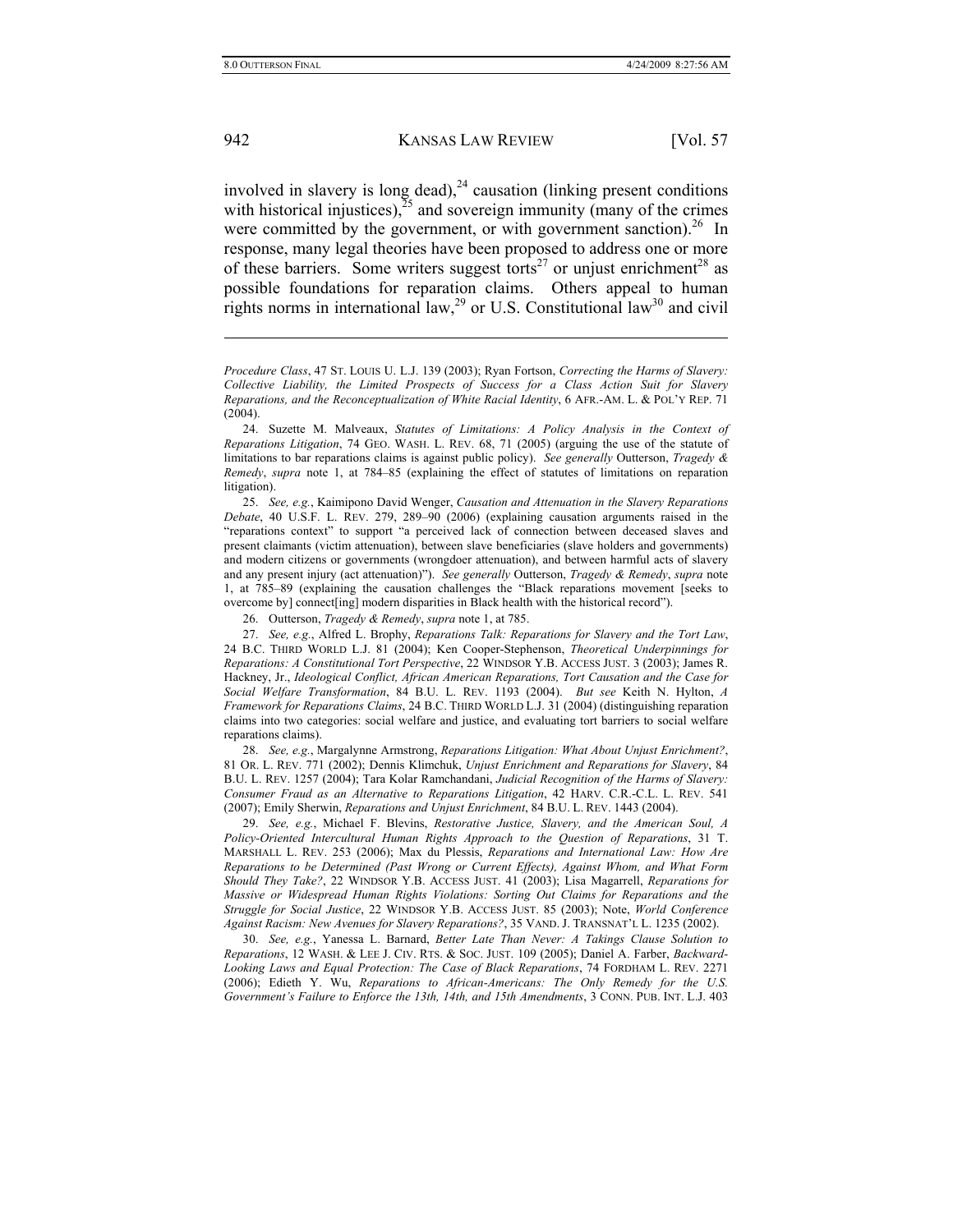rights statutes.<sup>31</sup> Some have focused on criminal law,<sup>32</sup> or the record of land stolen from Blacks,  $33$  or even the structures of inheritance law.<sup>34</sup> Another group of scholars have turned to private defendants, including insurance companies,  $35$  professional associations, and other corporations.  $36$  Saul Levmore suggests that any politically realistic Saul Levmore suggests that any politically realistic reparations program must be voluntary.<sup>37</sup> My own work uses the more recent history of health care segregation to bring the events into the 1960s and beyond, addressing some of the concerns about remoteness of injury and the statute of limitations.<sup>38</sup> Standing issues are reduced when defendants can be clearly identified. In the health care context, many of the actors are hospitals, professional societies, and governments with legal continuity to the present day.39 Likewise, identification of a properly limited plaintiff class seems more plausible when the class is all Black Americans born in segregated hospitals or treated in segregated facilities. This class will include many millions of citizens who were born before the end of legal segregation in health care, but the class is not so vast and indeterminate as "all descendants of slaves" or "all Black Americans."

Another tact by reparations scholars has been to focus on the remedy rather than on the precise legal justification. Articles discussing

-

<sup>(2004).</sup> 

<sup>31.</sup> *See, e.g.*, Alfreda Robinson, *Troubling "Settled" Waters: The Opportunity and Peril of African-American Reparations*, 24 B.C. THIRD WORLD L.J. 139 (2004).

<sup>32.</sup> *See, e.g.*, Eric L. Muller, *Fixing a Hole: How the Criminal Law Can Bolster Reparations Theory*, 47 B.C. L. REV. 659, 659 (2006).

<sup>33.</sup> *See, e.g.*, William Darity, Jr., *Forty Acres and a Mule in the [Twenty-First] Century*, 89 SOC. SCI. Q. 656, 660–61 (2008).

<sup>34.</sup> *See, e.g.*, Alfred L. Brophy, *What Should Inheritance Law Be? Reparations and Intergenerational Wealth Transfers*, 20 LAW & LITERATURE 197 (2008).

<sup>35.</sup> *See, e.g.*, Paige A. Fogarty, *Speculating a Strategy: Suing Insurance Companies to Obtain Legislative Reparations for Slavery*, 9 CONN. INS. L.J. 211 (2002).

<sup>36.</sup> *See, e.g.*, Adjoa Artis Alyetoro, *Truth Matters: A Call for the American Bar Association To Acknowledge Its Past and Make Reparations to African Descendants*, 18 GEO. MASON U. CIV. RTS. L.J. 51 (2007) (exploring the responsibility of the ABA to provide reparations); Theodore Kornweibel, Jr., *Reparations and Railroads*, 29 T. JEFFERSON L. REV. 219 (2007) (discussing suing railroads); Outterson, *Tragedy & Remedy*, *supra* note 1, at 785 (noting that private defendants such as hospitals, medical associations, and nursing homes are not protected by sovereign immunity).

<sup>37.</sup> *See* Saul Levmore, *Privatizing Reparations*, 84 B.U. L. REV. 1291, 1291 (2004) (putting forth "the unconventional idea of elective, or privatized, reparations, in which the government, through tax rules and a willingness to enforce various contingent promises, serves something of an enabling function").

 <sup>38.</sup> Outterson, *Tragedy & Remedy*, *supra* note 1, at 784–85.

 <sup>39.</sup> Kevin Outterson, *Slave Taxes*, *in* SHOULD AMERICA PAY?: SLAVERY AND THE RAGING DEBATE ON REPARATIONS 135, 138–37 (Raymond A. Winbush ed., 2003); Outterson, *Tragedy & Remedy*, *supra* note 1, at 781–84.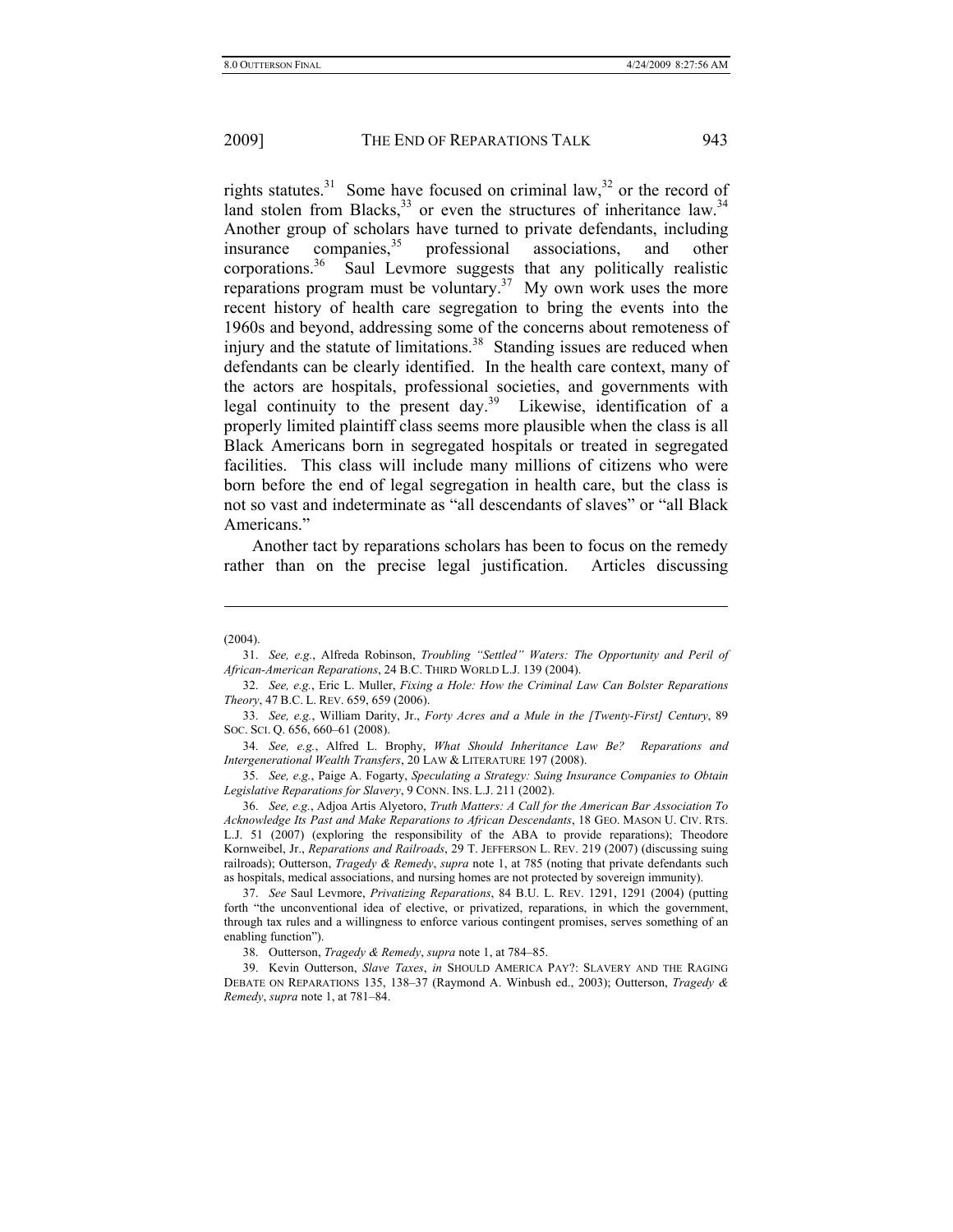affirmative action or education in a reparations context fall into this category, $40$  as does some of the health disparities literature.<sup>41</sup>

Eliminating health disparities seems an especially favorable project because the remedies are less likely to be race-specific.<sup>42</sup> One weakness of affirmative action (in education or otherwise) is the clear racial basis for selecting winners and losers. This process has been condemned as condoning racism in the name of reparations.<sup>43</sup> The situation for health reparations is quite different. Any structural remedy to address health disparities will likely involve systemic health reform across the board, without special preferences for patients of any particular color,<sup>44</sup> although some Congressional legislation on racial disparities has included support for increased minority enrollment at medical schools and support for historically Black medical schools.

Randall Robinson called for a significant, multi-generational investment in Black education.<sup>45</sup> If this program were broadened to include all children from disadvantaged backgrounds, it begins to lose its "reparational" distinctiveness, while its political prospects gain traction.

But none of this scholarship should be mistaken for broad political support for reparations. Even with Democratic majorities in the House, Representative John Conyers' bill to study reparations still has not made it out of committee.<sup>46</sup>

#### IV. REPARATIONS IN AN OBAMA WORLD

Does the election of a Black man as President change the political prospects for Black reparations? Many law schools have hosted symposia on reparations, including the symposium at the University of

 $\overline{a}$ 

 <sup>40.</sup> Kim Forde-Mazrui, *Taking Conservatives Seriously: A Moral Justification for Affirmative Action and Reparations*, 92 CAL. L. REV. 683 (2004); David Lyons, *Reparations and Equal Opportunity*, 24 B.C. THIRD WORLD L.J. 177 (2004); Harold A. McDougall, Brown *at Sixty: The Case for Black Reparations*, 47 HOW. L.J. 863 (2004); Albert Mosley, *Affirmative Action as a Form of Reparations*, 33 U. MEM. L. REV. 353 (2003); David J. Trevino, *The Currency of Reparations: Affirmative Action in College Admissions*, 4 SCHOLAR 439 (2002); *see also* Brief *Amici Curiae* of the National Coalition of Blacks for Reparations in America (N'Cobra) and the National Conference of Black Lawyers (NCBL) in Support of Respondents, Grutter v. Bollinger, 539 U.S. 306 (2003) (No. 02-241) & Gratz v. Bollinger, 539 U.S. 244 (2003) (No. 02-516); *available at* http://ssrn.com/ abstract=392060.

 <sup>41.</sup> Outterson, *Tragedy & Remedy*, *supra* note 1, at 778–79.

<sup>42.</sup> *Id.* at 786.

<sup>43.</sup> *See*, *e.g.*, DAVID HOROWITZ, UNCIVIL WARS: THE CONTROVERSY OVER REPARATIONS FOR SLAVERY (2002).

<sup>44.</sup> *Id.* at 787–88.

 <sup>45.</sup> RANDALL ROBINSON, THE DEBT: WHAT AMERICA OWES TO BLACKS 244–45 (2000).

 <sup>46.</sup> H. Res. 40, 111th Cong. (1st Sess. 2009).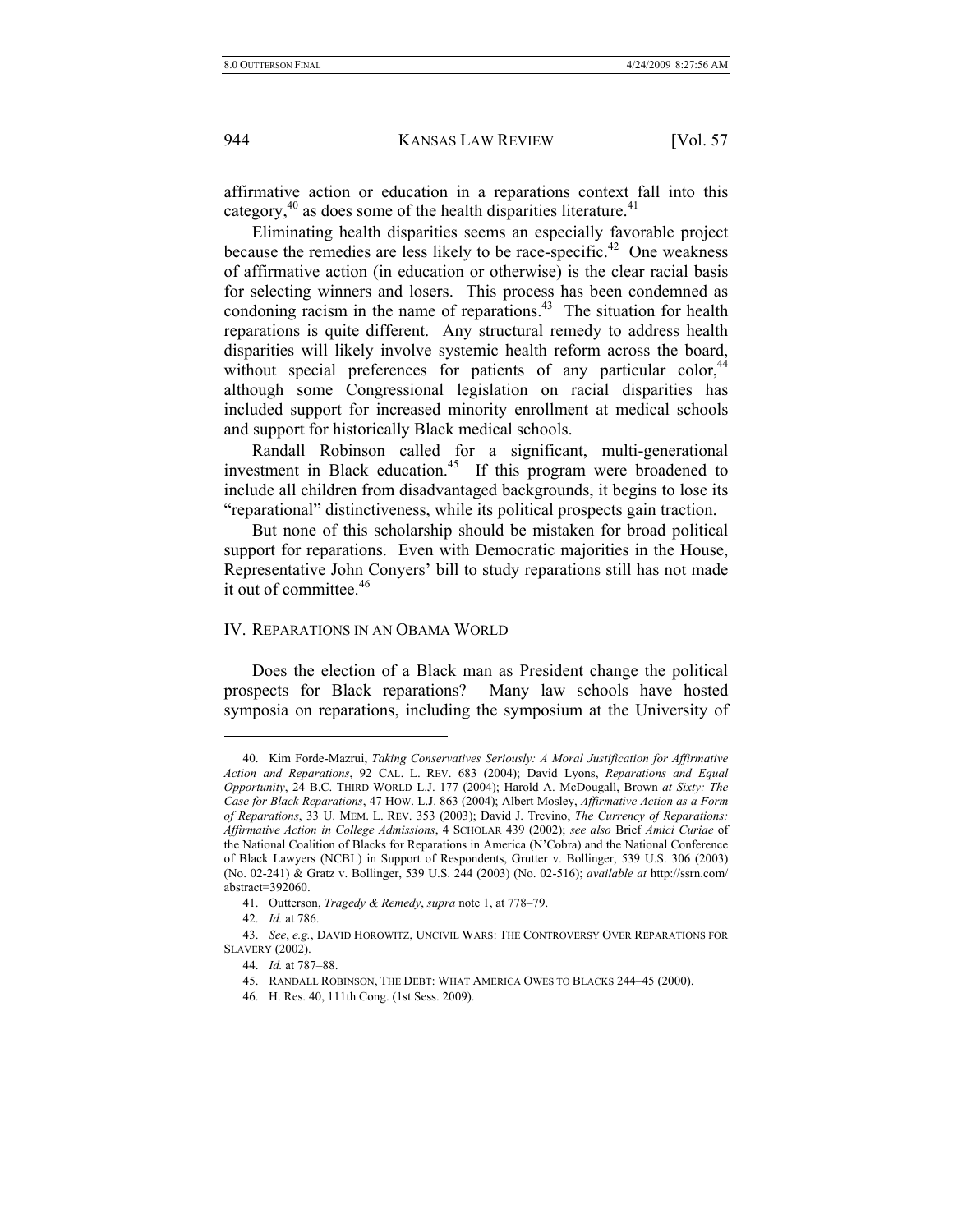Kansas School of Law. In 2005, I attended one sponsored by DePaul University of Chicago, $47$  in conjunction with Reverend Jesse Jackson and Operation Push. We discussed health policy, racial disparities in health, and reparations. Near the end of the symposium, we sat on the stage at Operation Push while Jesse Jackson preached to the crowd of Service Employees International Union health care workers and the faithful from the South Side of Chicago. Little did we note that two blocks away future President and First Lady, Barack and Michelle Obama, were buying a home at 5046 South Greenwood Avenue.<sup>48</sup> The contrast between Jesse Jackson and Barack Obama is striking. In his December 2007 essay in *The Nation*, Gary Younge discussed the rise of "new" Black politicians like Barack Obama:

The emergence of this cohort has filled the commentariat with joy—not just because of what they are: bright, polite and, where skin tone is concerned, mostly light—but because of what they are not. They have been hailed not just as a development in black American politics but as a repudiation of black American politics; not just as different from Jesse Jackson but the epitome of the anti-Jesse.49

One key difference is the rhetoric of reparations. At several points in the campaign, then-Senator Obama was asked whether he supported reparations for slavery. He deflected the question, voicing support for helping all disadvantaged schools: "if we make the investments and understand that those are our children, that's the kind of reparation [sic] that are really going to make a difference in America right now."<sup>50</sup>

In other interviews, he acknowledged the reality of slavery and racism, but focused on broader remedies, avoiding some of the rhetoric of reparations:

"Asked in Moline about a controversial demand by some blacks for reparations for slavery, Obama spoke about how slavery had left a stain on the country that has yet to be eradicated. Still, he said, he opposed 'just signing checks over to African-Americans.'"

 $\overline{a}$ 

. . . .

 <sup>47.</sup> Symposium, *Disentangling Fact From Fiction*, *supra* note 3.

 <sup>48.</sup> Judy Keen, *Tourists Flock to Obamas' Chicago Home*, USA TODAY, Nov. 12, 2008, http:// www.usatoday.com/travel/destinations/2008-11-12-obama-tours\_N.htm.

 <sup>49.</sup> Gary Younge, *The Obama Effect*, THE NATION, Dec. 31, 2007, http://www.thenation.com/ doc/20071231/younge (describing the differences in the "new generation" of Black political leaders).

 <sup>50.</sup> Lee Cary, *Obama's Language Games*, AM. THINKER, Mar. 3, 2008, http://www. americanthinker.com/2008/03/obamas\_language\_games.html.

<sup>51.</sup> *Id.*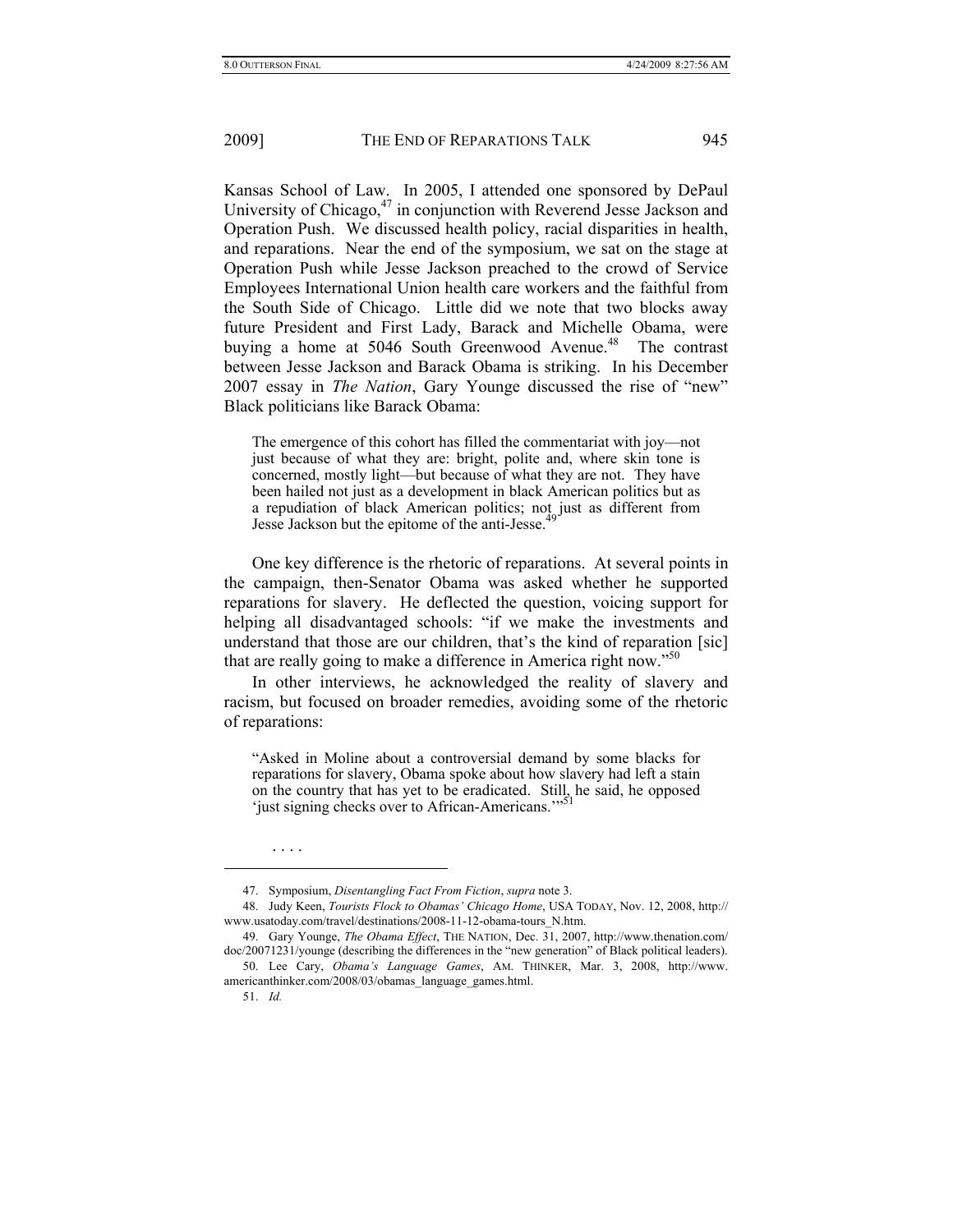"The legacy of slavery is immeasurable, but the best strategies for moving forward would be vigorously enforcing our anti-discrimination laws in education and job training."<sup>52</sup>

If Obama was giving a nuanced answer, it was lost on the press; the headlines proclaimed "Obama Opposes Slavery Reparations."<sup>53</sup> Obama did not contest the headline. This is unsurprising; as the first Black major party nominee for President, it was unlikely he would embrace slavery reparations.<sup>54</sup> One reason is his path to the presidency. Most Black politicians in Congress come from majority-minority House districts. These districts are designed to have a majority of minority voters, and they reliably elect minorities to Congress. In these districts, some Representatives can champion reparations and still be re-elected every two years. As a result, the gerrymandered structure of Congressional districts creates a less centrist and potentially more radical Congressional Black Caucus. The First District of Illinois has returned Bobby Rush to Congress for eighteen years. His status as a former Black Panther has not hindered his tenure as a Congressman from the South Side of Chicago.

Obama ran against Congressman Rush in 2000 and lost.<sup>55</sup> But, Obama polled well among white voters. These results encouraged him to subsequently run for statewide office—for the United States Senate. The political difference is immense: a statewide politician must garner a majority of the entire population, not just a majority of a racially disproportionate gerrymandered district. Obama approached the election with a different history and trajectory than traditional Black politicians. With this foundation, Obama was elected President of the United States in 2008. The rhetoric of reparations is not on his political agenda, and that fact takes it off the nation's agenda as well.

Let me be clear what my claim is here: I do not suppose that the mere election of a Black President serves in and of itself as reparation for the history of slavery, racism, and segregation. This election was full of symbolism and history, but President Obama cannot singularly carry away this debt by the simple act of election. Nevertheless, the election

<sup>52.</sup> *Id.*

 <sup>53.</sup> Christopher Wills, *Obama Opposes Slavery Reparations*, THE HUFFINGTON POST, Aug. 2, 2008, http://www.huffingtonpost.com/2008/08/02/obama-opposes-slavery-rep\_n\_116506.html.

 <sup>54.</sup> Indeed, as this Article was being edited, the Obama administration counseled foreign governments against pursuing reparations claims. Colum Lynch, *U.S. Holds Firm on Reparations, Israel in U.N. Racism Talks*, WASH. POST, Feb. 20, 2009, at A10.

 <sup>55.</sup> Janny Scott, *In 2000, a Streetwise Veteran Schooled a Bold Young Obama*, N.Y. TIMES, Sept. 9, 2007, http://www.nytimes.com/2007/09/09/us/politics/09obama.html.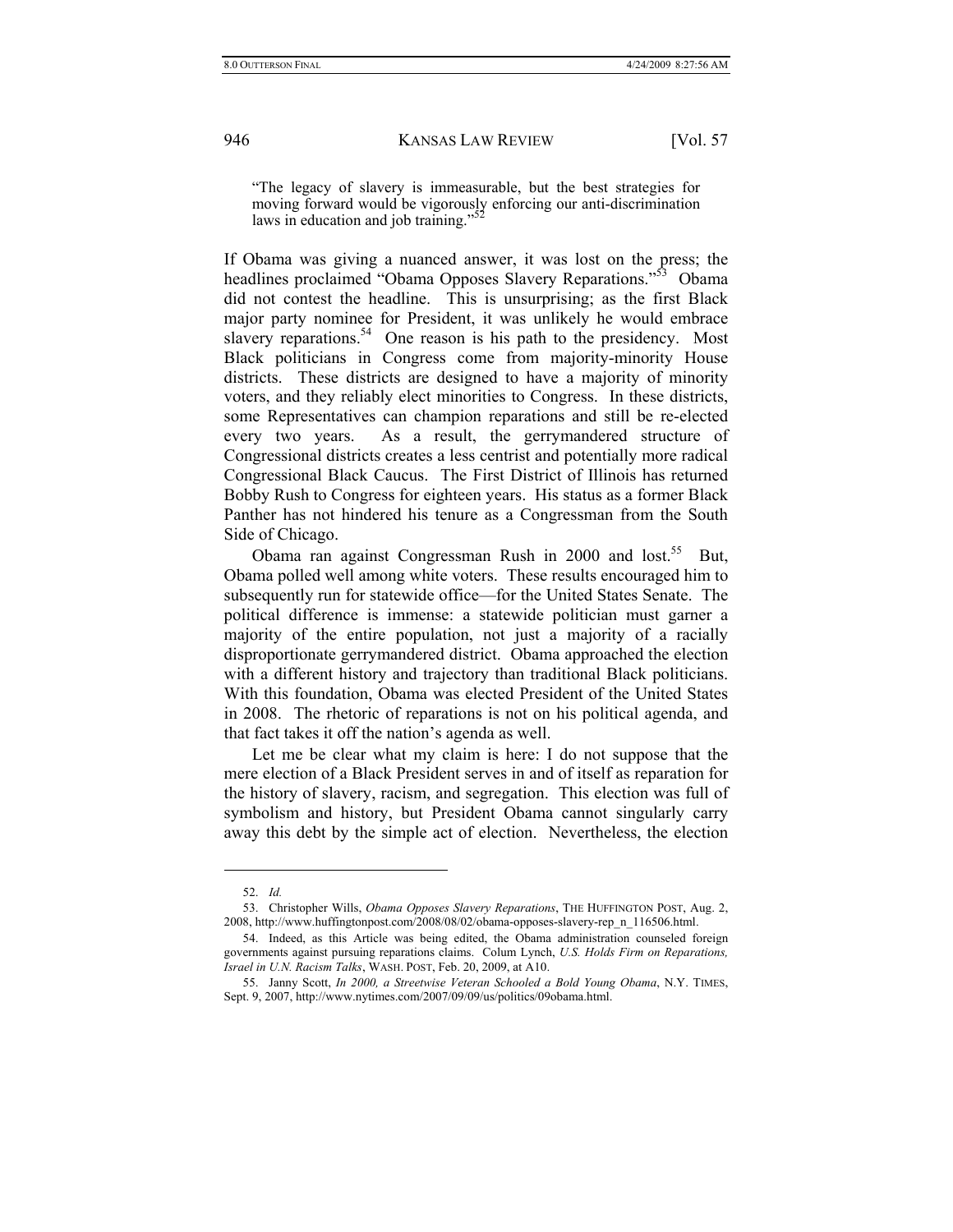$\overline{\phantom{a}}$ 

2009] THE END OF REPARATIONS TALK 947

has permanently changed the rhetoric of reparations, even if some have not recognized it yet. If our Black President will not embrace slavery reparations, the issue will have no political traction in the United States.

And yet, fulfilling his comments on the campaign trail, President Obama may bring some of the substance of reparations without the rhetoric. As I write this Article in early 2009, he just signed a huge stimulus package.<sup>56</sup> The law makes historic investments in education, infrastructure, and jobs; almost unnoticed in the political debate was an additional \$87 billion for Medicaid and billions more for investment in health information technology.<sup>57</sup> The Obama Administration is making health care reform a top priority. Major health care reform might provide near-universal coverage and make significant headway against racial disparities in health. President Obama appointed Eric Holder as U.S. Attorney General, and plans to step up enforcement of civil rights laws. But when Holder called Americans a "nation of cowards" on confronting racial issues,<sup>58</sup> President Obama distanced himself from the remark:

I'm not somebody who believes that constantly talking about race somehow solves racial tensions . . . I think what solves racial tensions is fixing the economy, putting people to work, making sure that people have health care, ensuring that every kid is learning out there. I think if we do that, then we'll probably have more fruitful conversations.

President Obama has exiled reparations talk to the political wilderness, ignoring the impressive body of work on reparations theory. But he is talking about health care reform, education, and the needs of average Americans. If he achieves a higher quality, lower cost, and more comprehensive health care system, then Blacks will be some of the biggest beneficiaries of improved health status. He does not talk the talk, but walks the walk; avoiding reparations rhetoric in order to achieve reparational results. The end of reparations talk might be the price for actual progress in Black health.

This appears to be the deal that has been offered. I doubt a better one will become available in the next decade or two. I would celebrate

 <sup>56.</sup> The American Recovery and Reinvestment Act of 2009, Pub. L. 111-5 (2009).

 <sup>57.</sup> David M. Herszenhorn, *A Smaller, Faster Stimulus Plan, But Still With a Lot of Money*, N.Y. TIMES, Feb. 13, 2009, http://www.nytimes.com/2009/02/14/us/politics/14stimintro.ready.html.

 <sup>58.</sup> Charles M. Blow, *A Nation of Cowards?* N.Y. TIMES, Feb. 20, 2009, http://www. nytimes.com/2009/02/21/opinion/21blow.html.

 <sup>59.</sup> Helene Cooper, *Attorney General Chided for Language on Race*, N.Y. TIMES, Mar. 7, 2009, http://www.nytimes.com/2009/03/08/us/politics/08race.html.